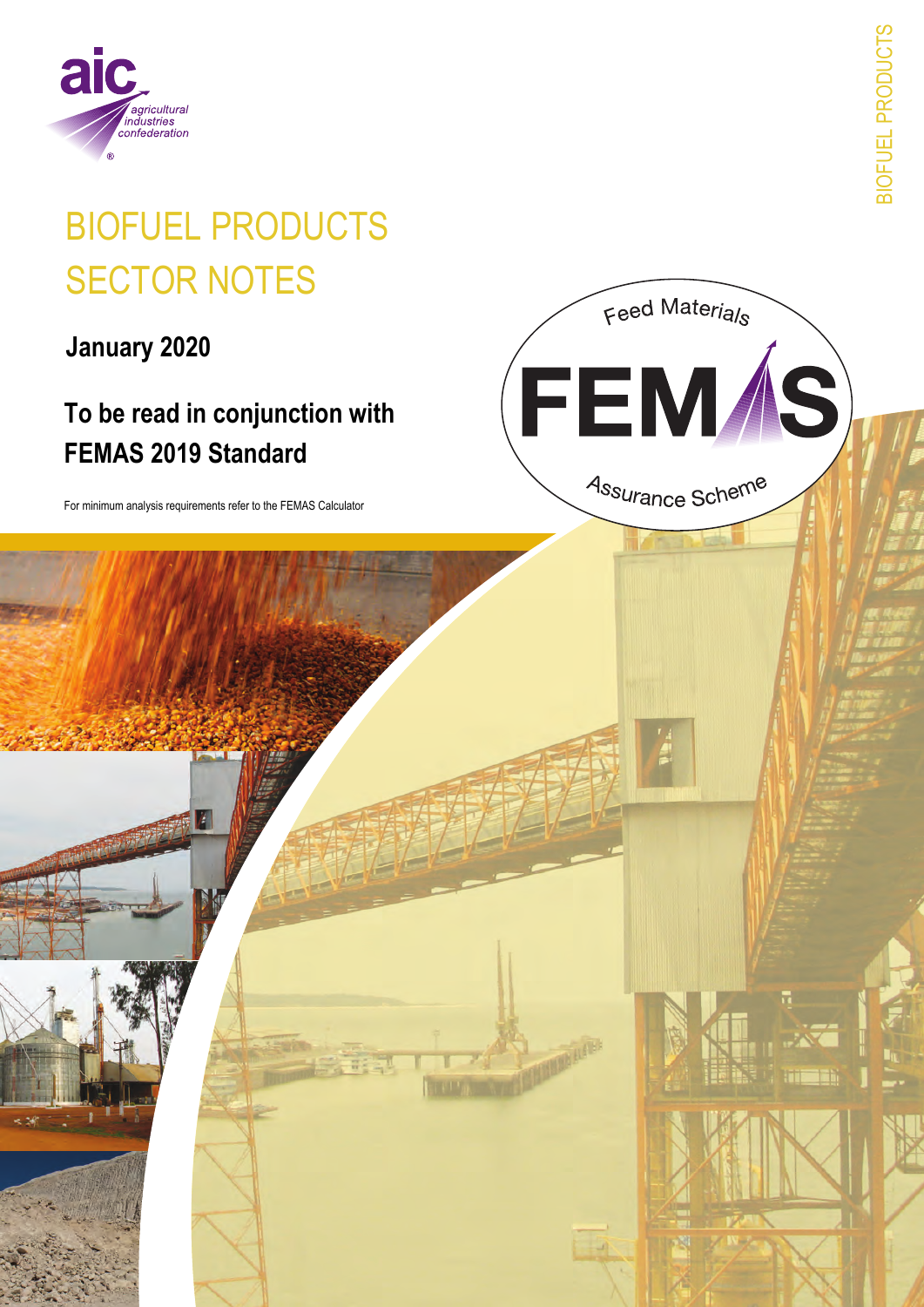#### **FEMAS Sector Note No. 14 – Biofuel Products**

These Sector Notes apply to businesses producing By-Products of Biofuels for use in animal feed.

These Notes are not exhaustive, and are intended to assist in the application of the corresponding requirements of the FEMAS Standard and are not to be considered in isolation.

**Section 1** of these Sector Notes includes definitions of specific relevance to this sector.

**Section 2** of these Sector Notes includes those additional requirements of the FEMAS Scheme specific to this sector and with which Participants **must** comply in order to achieve certification under the FEMAS Scheme.

**Section 3** of these Sector Notes includes additional guidance (shown in italics) specific to this sector, which will assist Participants in interpreting the FEMAS Standard for their sector.

| <b>Definitions</b><br>1 |                                                                             |  |  |
|-------------------------|-----------------------------------------------------------------------------|--|--|
| By-products of          | By-products of bioethanol production include: distillers grains with or     |  |  |
| <b>Biofuels</b>         | without solubles (which may be marketed dried or moist) and dried<br>yeast. |  |  |
|                         | By-products of biodiesel production include: glycerol (glycerine).          |  |  |
|                         | Additional materials may be made available as processes evolve.             |  |  |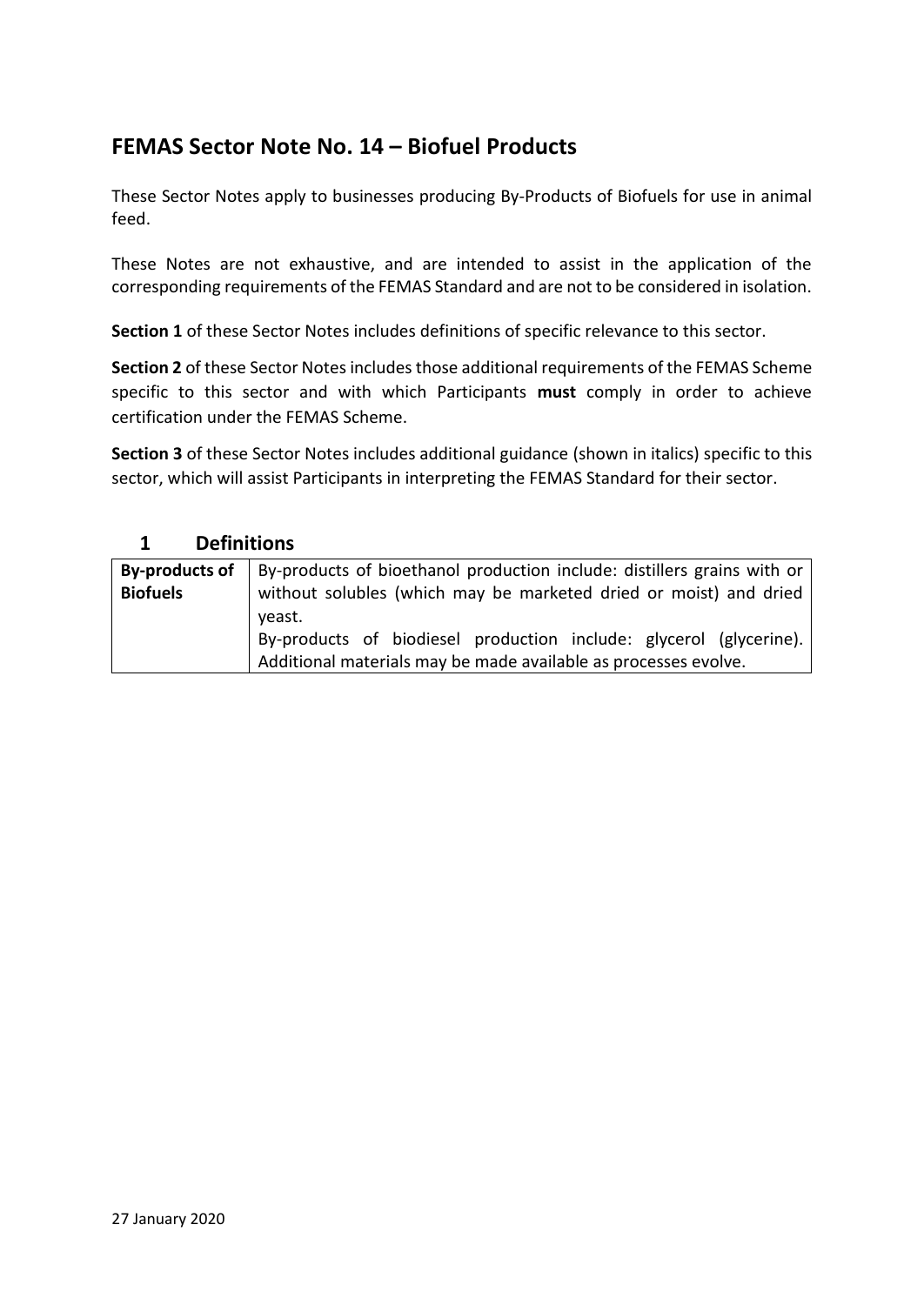#### **2 Additional Sector-Specific Requirements**

| <b>B</b> 1.7     | <b>HACCP and Feed Safety</b>  | Distillers by-products must not contain residual levels |
|------------------|-------------------------------|---------------------------------------------------------|
|                  | <b>Risk Assessment</b>        | of Virginiamycin, Tylasin, Monensin Sodium (or other    |
|                  |                               | antimicrobial substances) used during processing.       |
| C <sub>2.2</sub> | <b>Selection and Approval</b> | Participants must demonstrate that by-products from     |
|                  | of Raw Materials              | biodiesel production intended for animal feeding do     |
|                  |                               | not originate from oils or fats which are banned under  |
|                  |                               | EU Regulations 1069/2009 or 225/2012.                   |
| F <sub>1.1</sub> | <b>Feed Specifications</b>    | Where glycerol offered for feed use contains Sodium,    |
|                  |                               | Potassium or other residues arising from processing,    |
|                  |                               | this must be stated in the specification.               |
| G 1.12           | <b>Premises</b>               | When Cleaning in Place (CIP) systems are in operation,  |
|                  |                               | applicants must be able to demonstrate that residual    |
|                  |                               | cleaning agents are not present in Biofuel By-products  |
|                  |                               | at levels that may be detrimental to livestock.         |